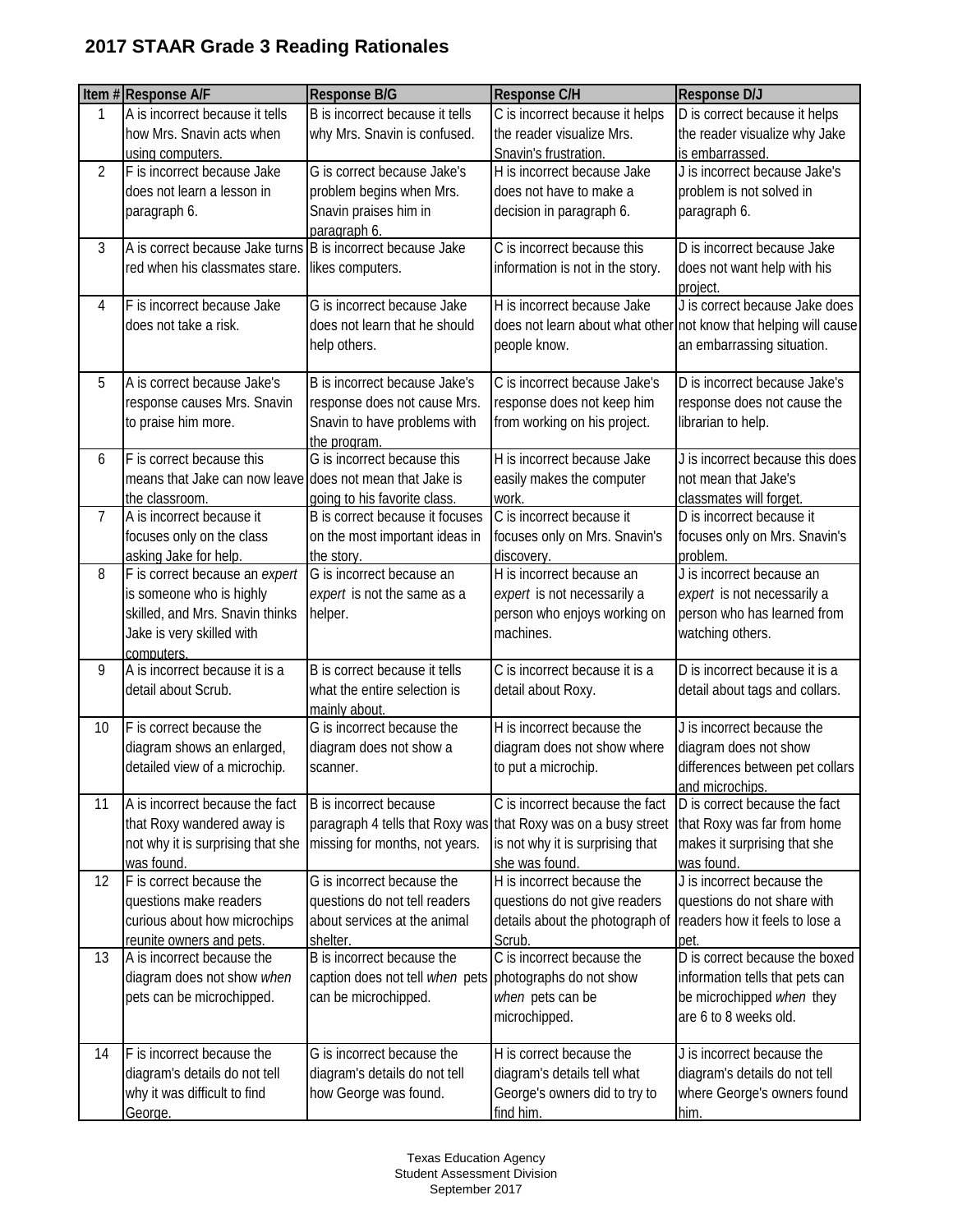## **2017 STAAR Grade 3 Reading Rationales**

|    | Item #Response A/F                                 | <b>Response B/G</b>                                        | <b>Response C/H</b>                                                                             | Response D/J                                                     |
|----|----------------------------------------------------|------------------------------------------------------------|-------------------------------------------------------------------------------------------------|------------------------------------------------------------------|
| 15 | A is incorrect because the                         | B is correct because the                                   | C is incorrect because the                                                                      | D is incorrect because the                                       |
|    | sentence does not help the                         | sentence helps the reader infer                            | sentence does not help the                                                                      | sentence does not help the                                       |
|    | reader infer where microchips                      | that microchips do not bother                              |                                                                                                 | reader infer how microchips are reader infer that microchips are |
|    | are located.                                       | pets.                                                      | inserted.                                                                                       | helpful for pets.                                                |
| 16 | F is correct because the                           | G is incorrect because the                                 | H is incorrect because the                                                                      | J is incorrect because the                                       |
|    | context indicates that the hotel                   | context does not indicate that                             | context does not indicate that                                                                  | context does not indicate that                                   |
|    | allowed Mrs. Baird to pay in                       | the hotel begged Mrs. Baird to                             | the hotel forced Mrs. Baird to                                                                  | the hotel needed Mrs. Baird to                                   |
|    | bread and rolls.                                   | pay in bread and rolls.                                    | pay in bread and rolls.                                                                         | pay in bread and rolls.                                          |
| 17 | A is incorrect because Mrs.                        | B is incorrect because Mrs.                                | C is incorrect because Mrs.                                                                     | D is correct because paragraph                                   |
|    | Baird did not begin selling                        | Baird did not begin selling                                | Baird gave baked goods to her                                                                   | 2 tells that Mrs. Baird started                                  |
|    | baked goods at a bakery.                           | baked goods at a hotel.                                    | neighbors.                                                                                      | selling baked goods at her                                       |
|    |                                                    |                                                            |                                                                                                 | husband's restaurant.                                            |
| 18 | F is correct because the                           | G is incorrect because the                                 | H is incorrect because the                                                                      | J is incorrect because the                                       |
|    | subheadings tell that the                          | subheadings do not tell how                                | subheadings do not tell that                                                                    | subheadings do not tell that                                     |
|    | business began as a family                         | Mrs. Baird felt about her baked                            | Mrs. Baird was pleased that her Mrs. Baird wanted people to                                     |                                                                  |
|    | business and grew over time.                       | goods.                                                     | family helped her.                                                                              | have enough bread.                                               |
| 19 | A is incorrect because                             | B is correct because the wood-                             | C is incorrect because there is                                                                 | D is incorrect because there is                                  |
|    | paragraph 4 states that the                        | burning stove could bake only a no evidence that the wood- |                                                                                                 | no evidence that Mrs. Baird's                                    |
|    | wood-burning stove belonged                        | few loaves at a time, but the                              | burning stove burned the                                                                        | wood-burning stove cooked too                                    |
|    | to Mrs. Baird.                                     | oven could bake 40 loaves at a                             | bread.                                                                                          | slowly.                                                          |
|    |                                                    | time.                                                      |                                                                                                 |                                                                  |
| 20 | F is incorrect because there is                    | G is correct because the                                   | H is incorrect because there is                                                                 | J is incorrect because there is                                  |
|    | no evidence that Mrs. Baird                        | selection tells that Mrs. Baird's                          | no evidence that Mrs. Baird                                                                     | no evidence that Mrs. Baird                                      |
|    | had trouble teaching her                           | sons had to keep changing                                  | was unable to remember her                                                                      | was unable to make enough                                        |
|    | children how to help.                              | delivery methods to handle                                 | customers' orders.                                                                              | money.                                                           |
|    | A is correct because the Bairds'                   | increasing sales.<br>B is incorrect because there is       |                                                                                                 |                                                                  |
| 21 |                                                    | no one in the selection who                                | C is incorrect because there is<br>no indication that Mrs. Baird                                | D is incorrect because there is                                  |
|    | hard work led to success, and                      |                                                            |                                                                                                 | nothing stated in the selection                                  |
|    | this message is found<br>throughout the selection. | worked more than others.                                   | changed her recipe over the                                                                     | about knowing what the future                                    |
| 22 | F is incorrect because the                         | G is correct because the                                   | years.<br>H is incorrect because the                                                            | will bring.<br>J is incorrect because the                        |
|    | section includes nothing about                     | section gives examples of how                              | section does not describe how                                                                   | section does not describe how                                    |
|    | how the children liked the                         | Mrs. Baird's children helped                               | the children learned to bake                                                                    | the children encouraged people                                   |
|    | bread.                                             | when they were older.                                      | bread.                                                                                          | to buy their mother's bread.                                     |
|    |                                                    |                                                            |                                                                                                 |                                                                  |
| 23 | A is incorrect because in                          | B is incorrect because in                                  | C is incorrect because in                                                                       | D is correct because in                                          |
|    | paragraph 8, sign does not                         | paragraph 8, sign does not                                 | paragraph 8, sign does not                                                                      | paragraph 8, sign means a                                        |
|    | mean a movement that shows                         | mean a mark in math,                                       | mean evidence that a fact or                                                                    | display that advertises or gives                                 |
|    | a thought or command.                              | language, or music.                                        | idea is true.                                                                                   | the name of a business.                                          |
| 24 | F is correct because Mrs.                          |                                                            | G is incorrect because the sons H is incorrect because the sons J is incorrect because the sons |                                                                  |
|    | Baird's sons first delivered                       | delivered by car after delivering                          | delivered by bicycle after                                                                      | delivered by wagon after                                         |
|    | bread by walking to customers'                     | by foot, wagon, and bicycle.                               | delivering by foot.                                                                             | delivering by foot and bicycle.                                  |
| 25 | homes.<br>A is incorrect because there is          | B is incorrect because the                                 | C is incorrect because there is                                                                 | D is correct because paragraph                                   |
|    | no evidence that the time Mrs.                     | selection does not tell how Mrs.                           | no evidence that Mrs. Baird did                                                                 | 1 tells that Mrs. Baird loved                                    |
|    | Baird spent with her children                      | Baird felt about other people                              | not want to work in a                                                                           | baking bread, and this is likely                                 |
|    | led to her success.                                | making their own bread.                                    | restaurant.                                                                                     | a reason for her success.                                        |
|    |                                                    |                                                            |                                                                                                 |                                                                  |
| 26 | F is incorrect because the                         | G is incorrect because the                                 | H is incorrect because the                                                                      | J is correct because the caption                                 |
|    | caption does not tell where the                    | caption does not explain why                               | caption does not tell the age of                                                                | gives the name of the person in                                  |
|    | photograph was taken.                              | the photograph was taken.                                  | the photograph.                                                                                 | the photograph.                                                  |